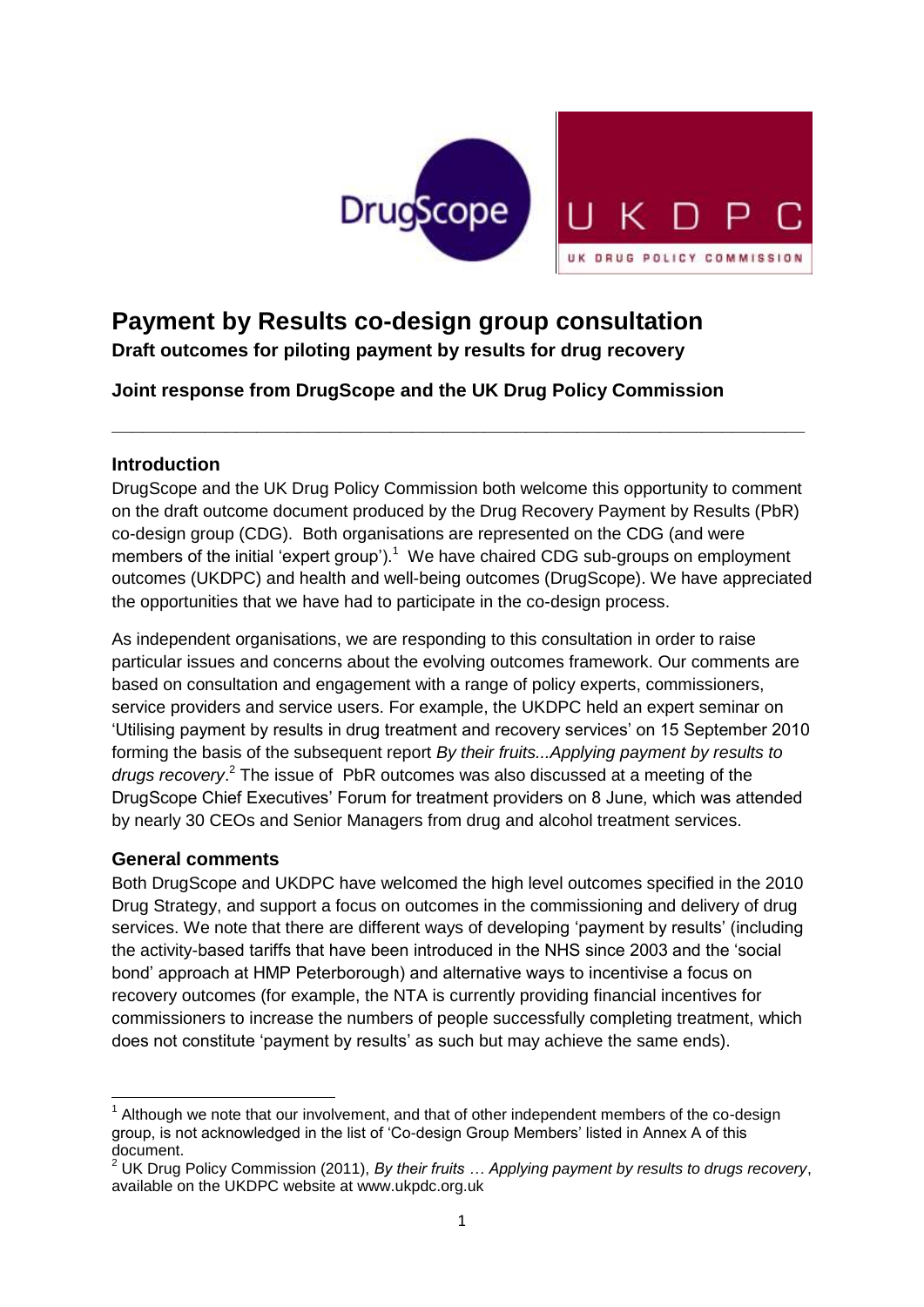Developing PbR for drug recovery in a way that incentivises outcomes for treatment and recovery creates significant practical challenges for those managing the system and delivering services. The challenge of moving to a new system in the pilot areas is compounded by the fact that the introduction of Drug Recovery PbR would overlap (for example) with radical health service reforms, a new system for prison commissioning, the introduction of elected police commissioners and restricted budgets for local councils. In particular, there is a need to properly integrate a number of different PbR initiatives that will be dealing with overlapping client groups, including Drug Recovery PbR, the Work Programme, PbR for alcohol problems within the NHS and PbR in the criminal justice system.

Both DrugScope and UKDPC have expressed concerns about the practical challenges of developing Drug Recovery PbR pilots, particularly given the time constraints on the codesign process. In other areas of health and social care, PbR models have been developed over a period of several years (for example, PbR for mental health services has been in development for around seven years, with implementation of currencies for mental health PbR now expected in 2012-13). By contrast, the design of the Drug Recovery PbR pilots – which are arguably even more ambitious - is being attempted in under 12 months. The codesign period began in April 2011, with the intention of launching the pilots in September/October 2011. We are concerned that the planned timetable will result in PBR systems being introduced in the pilot areas before they have been properly developed – in our view, considerably more time is needed if we are to get this right.

As discussed in the UKDPC *By their Fruits* report, the challenges include:

- Developing a framework that incentivises collaboration between the range of services and sectors that can contribute to the individual's recovery journey;
- Taking proper account of the impact of local conditions at a particular point in time (for example, local availability of housing or employment);
- Avoiding perverse incentives, particularly for services to focus on service users who  $\bullet$ they believe are most likely to achieve outcomes, and neglect some of those with the greatest needs;
- Ensuring a balance between interim and final payments that is realistic about the nature of recovery;
- Developing a payment structure that makes it financially viable for voluntary and  $\bullet$ community sector organisations to participate in payment by results (particularly smaller, local organisations).

The co-design group has made progress in the last four months to begin to develop outcome measures and eligibility criteria for a Drug Recovery PbR approach and to address some of these issues. We know that hundreds of hours of time by officials and others have been invested in developing a PbR model which is appropriate and effective for services supporting people with drug and alcohol problems.

*However, the draft outcomes document suggests that limited progress has been made towards a robust and detailed framework that can: incentivise effective delivery of the recovery outcomes in the 2010 Drug Strategy; ensure sufficient consistency to enable meaningful evaluation of the programme; provide a viable business model for*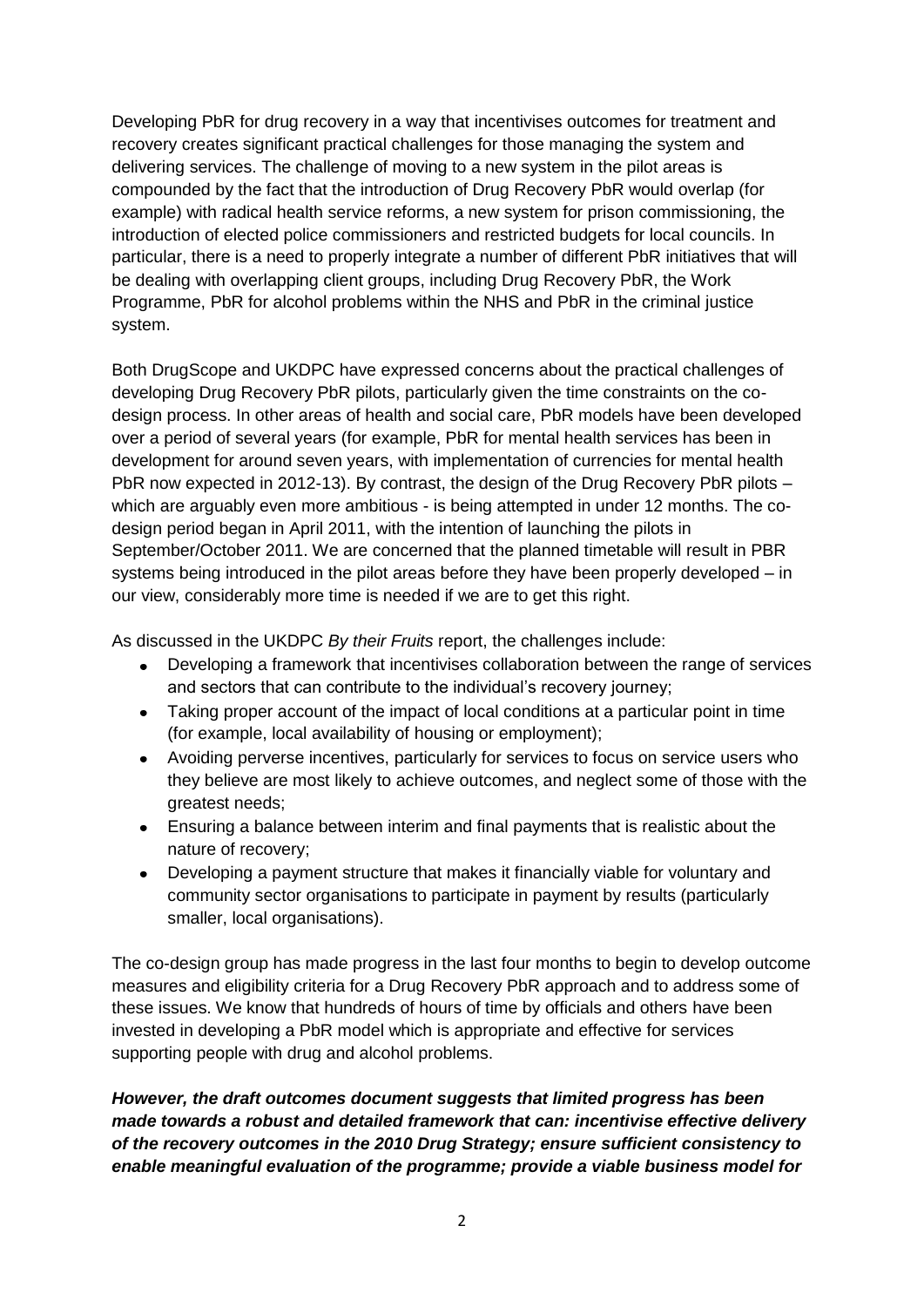# *service providers (particularly from the voluntary and community sector); and avoid the 'perverse incentives' that can exclude people from accessing the support they need for recovery or leave them 'parked' within services.*

The extensive and considerable work on developing a PbR framework has highlighted and evidenced the challenges and complexities inherent in applying it to services delivering or supporting treatment and recovery services. We are concerned, for example, that the consultation document:

- includes no proposed approach to employment related outcomes at this late stage;
- is unclear about the role of substitute prescribing in PbR despite debate on this issue;  $\bullet$
- lacks detail on the approach to relapse; and
- does not address the potential tensions arising from using tools like the TOP that have a clinical and diagnostic function for assessing and rewarding the performance of service providers.

There is also the considerable challenge of developing fair and effective "tariff structures". It is still unclear what general principles and criteria will be applied to determine the appropriate payments, or how the LASAR services will work in practice.

We would urge the Government to allow the co-design group the flexibility to explore different forms of PbR and outcome-based commissioning in light of some of these theoretical and practical challenges. Given this is largely uncharted territory, we favour a cautious and staged approach (for example, phased introduction of outcome-based payments and flexibility within the pilots to recalibrate the outcome frameworks during the pilot period if there is evidence of a negative impact on service users). We therefore welcome the commitment to pilot Drug Recovery PbR. We are concerned by reports that commissioners outside the pilot areas are being encouraged to develop PbR approaches that may be guided by frameworks being developed by the CDG prematurely, and before an evidence base for effective PbR approaches is developed by the pilot areas.

# **Comments on recommended options**

#### Outcome Domain 1: Free from drug(s) of dependence

DrugScope and the UKDPC believe that abstinence from drug(s) of dependence will be the ultimate ambition for most clients of drug treatment services, while recognising that this is not a realistic short-term goal for many clients entering services. The evidence shows that for many people entrenched drug dependency is a "chronic, relapsing condition" and for these service users long-term stable recovery will take time. This is partly because a high proportion of clients first present to services with multiple needs linked to their dependency problems, including experience of abuse and neglect, family breakdown, mental and physical health problems, homelessness, little or no experience of employment and involvement in the criminal justice system.

It is critically important that the outcome measures in this domain, which are concerned with treatment delivery, are designed to incentivise those interventions and approaches that are demonstrated by the best available research to be effective in treating drug dependency and supporting recovery. This must include the provision of prescribing services that can be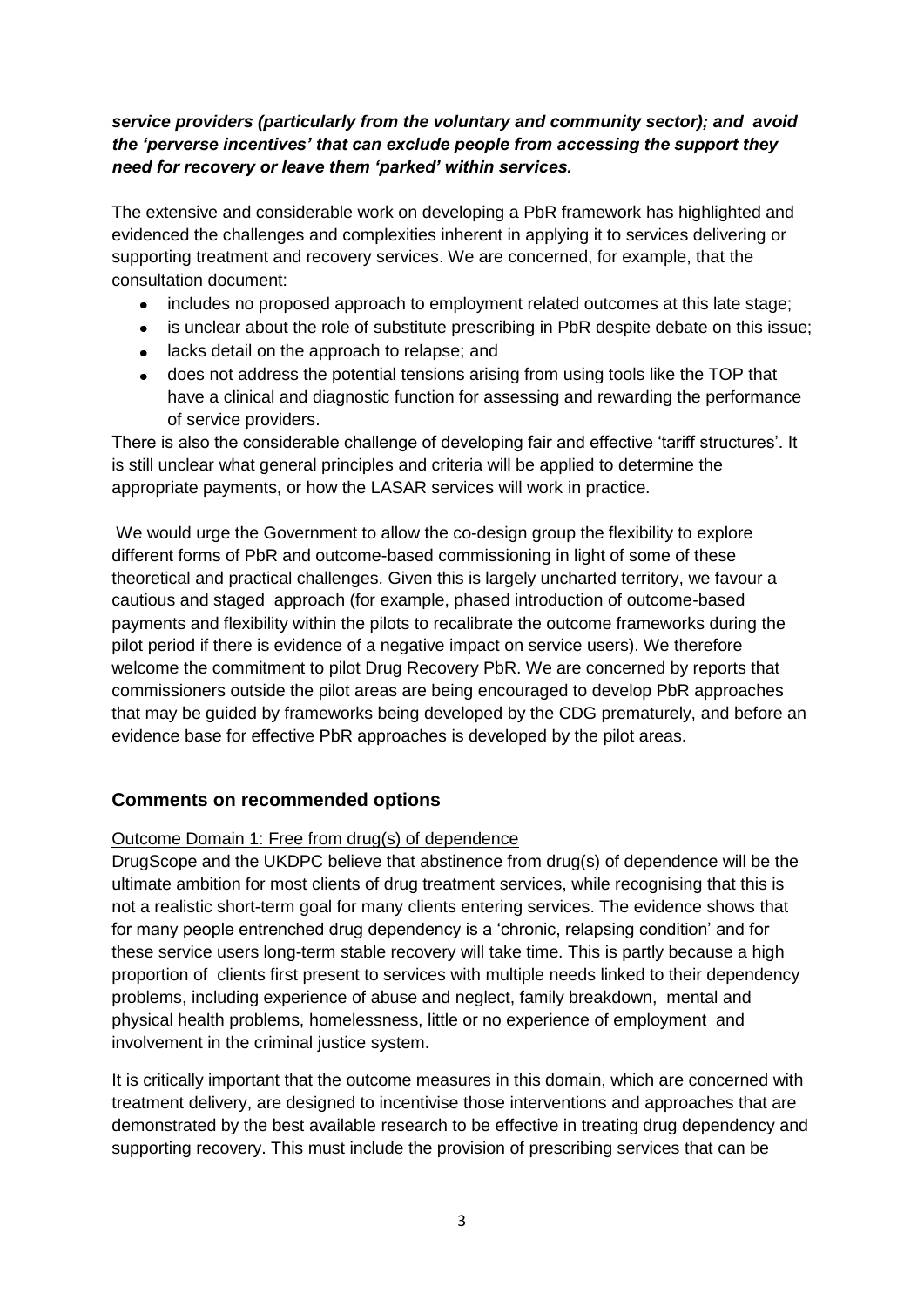important in the early stages of recovery as well as the throughcare and aftercare services that can help to sustain it.

While we recognise the Government"s concern about over-dependence on methadone prescribing there is consistent evidence that substitute prescribing can play an important role in supporting clients entering drug services to stabilise their lives and to begin a recovery journey. This is recognised in the 2010 Drug Strategy, and discussed at length in the recent interim report from an expert group chaired by Professor John Strang looking at "Recovery-Oriented Drug Treatment" (NTA, 2011).

## Option 1.1 Initial Outcome

- In order to incentivise services to work with users in the early stages of recovery it is  $\bullet$ to be hoped that a client on a substitute prescription would attract an interim payment if they were no longer using the illegal drugs for which they sought treatment (e.g., opiates such as heroin). However, this is not clear in the current definition. This will often represent an important step in an individual"s recovery and is consistent with good clinical practice and NICE guidelines. Services should attract an interim payment for appropriate and proportionate use of substitute drugs in support of recovery. Given the controversy around substitute prescribing, it is important that the outcomes framework is clear and explicit on this issue.
- There is an inconsistency between the description of the interim measure and the accompanying comments. The description requires the client to be "abstinent from all … presenting substances" but the "comment box" says that "this option would allow the early success of cessation, or a significant reduction, in the use of the drug(s) of dependence to be reflected". How does the "Measure" that is specified for the interim payment (abstinence) "allow the early success of … a significant reduction … to be reflected". The TOP does allow the identification of change so such a measure would be feasible but this is not included in the description of the measure. This requires clarification as does exactly what is meant by "presenting substances". Both DrugScope and the UKDPC believe that the interim measure for this outcome domain should incentivise and reward progress in moving to less harmful patterns of drug use.
- The interim outcome is assessed depending on responses to the previous two Treatment Outcomes Profile (or TOP) reviews. We would suggest that it would be advisable to specify the minimum time lapse between the first and second review. We also note that the TOPs process records use of drugs and alcohol in the past four weeks as self-reported by the service user. This is one area in which there is a potential tension between the use of TOPs as a clinical and diagnostic tool in working with service users and as an independent measure being used to assess and reward the performance of service providers. For example, from a therapeutic perspective a clinician conducting a TOPs assessment will want to encourage a client to reveal the full extent of their drug and alcohol use, but use of the measure for outcome assessment for payment will introduce an incentive for services not to press clients pro-actively where they do not disclose drug use.
- The potential use of biological testing organised by the LASAR service as a possible additional verification also raises some concerns. First, there are practical issues about the use of testing. Most forms of testing can only provide information about drug use in the previous two or three days. Hair testing could potentially be used to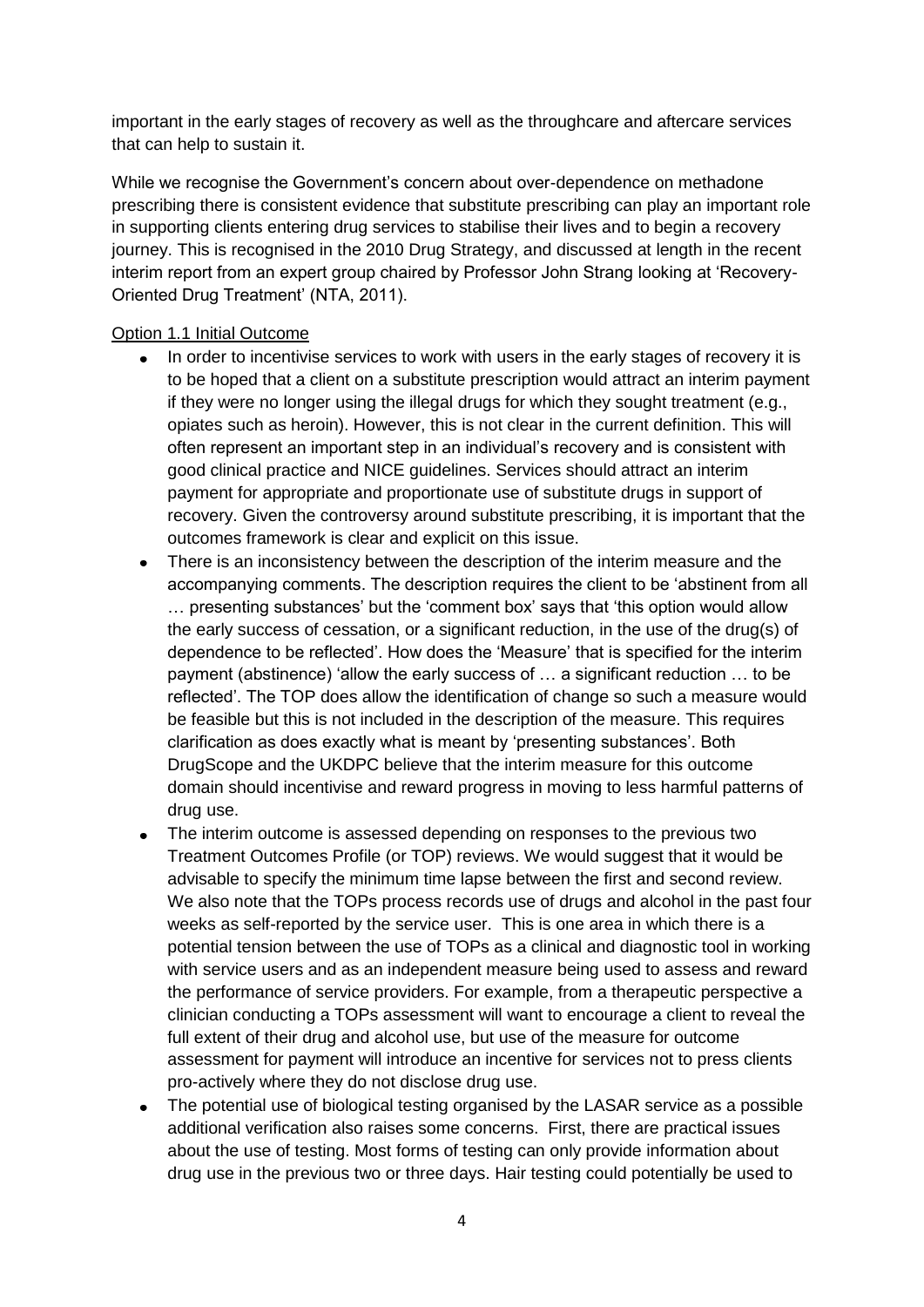indicate drug use over a longer period but there are issues about reliability and the accuracy of time periods covered and the lack of ability to detect alcohol use or recent use. Secondly, there are issues of medical ethics. We would have concerns about any requirement that service users submit to testing for purposes extraneous to their treatment, and which imply a lack of confidence in their responses to TOP reviews, particularly without independent grounds for concern. We would question whether a requirement to submit to drug testing is consistent with building the kind of trusting and positive therapeutic relationship that is known to be one of the critical factors for recovery.

## Option 1.2 Final Outcome

- We support approaches to outcome-based commissioning that reward services for successful completions, and therefore the identification of successful discharge from treatment as the final outcome for this domain.
- $\bullet$ Service providers – including smaller local organisations – have expressed concerns to DrugScope and UKDPC about their ability to absorb the costs of delivering services and manage the financial risks associated with outcome payments, particularly where payment is postponed. We note that it is proposed that the final outcome in this domain would be measured by non-representation to treatment services in the 12 months following discharge. We would suggest that options are considered for payment systems that could release payment in instalments (monthly or quarterly) to ease cash flow - so some payment could be made, for example, at 3 months, 6 months and 9 months. This would be analogous to the way employment service providers will be rewarded for sustained employment outcomes under the Work Programme.
- It would be helpful to clarify what will happen in the event of relapse. For example, if someone relapses in the 12 months following discharge and re-enters drug or alcohol treatment could they attract a further interim payment? If they relapse after the 12 months following discharge could they qualify for a second interim and final payment?
- We would note that there may be a number of reasons why an individual does not show up in NDTMS or on the DIP prison case load in the 12 months following successful completion of treatment. These could include a change of name or mortality (including a drug-related death). There is also the risk that this measure could create a perverse incentive not to proactively re-engage former service users who develop drug or alcohol problems in the 12 months after discharge.
- Given alcohol"s status as a legal drug and the options for people to address alcohol dependency problems without becoming fully abstinent from alcohol, there is a particular issue about the suitability of an exclusively abstinence-based measure for alcohol.

#### Outcome Domain 2: Employment

Our understanding is that the inability to propose outcome measures for this domain, despite detailed and productive discussions within the co-design group, reflects an ongoing discussion between the Department for Work and Pensions and HM Treasury on how outcome payments in this domain will be funded. It has not been made clear what outstanding issues are preventing inclusion of any proposed outcomes at this stage.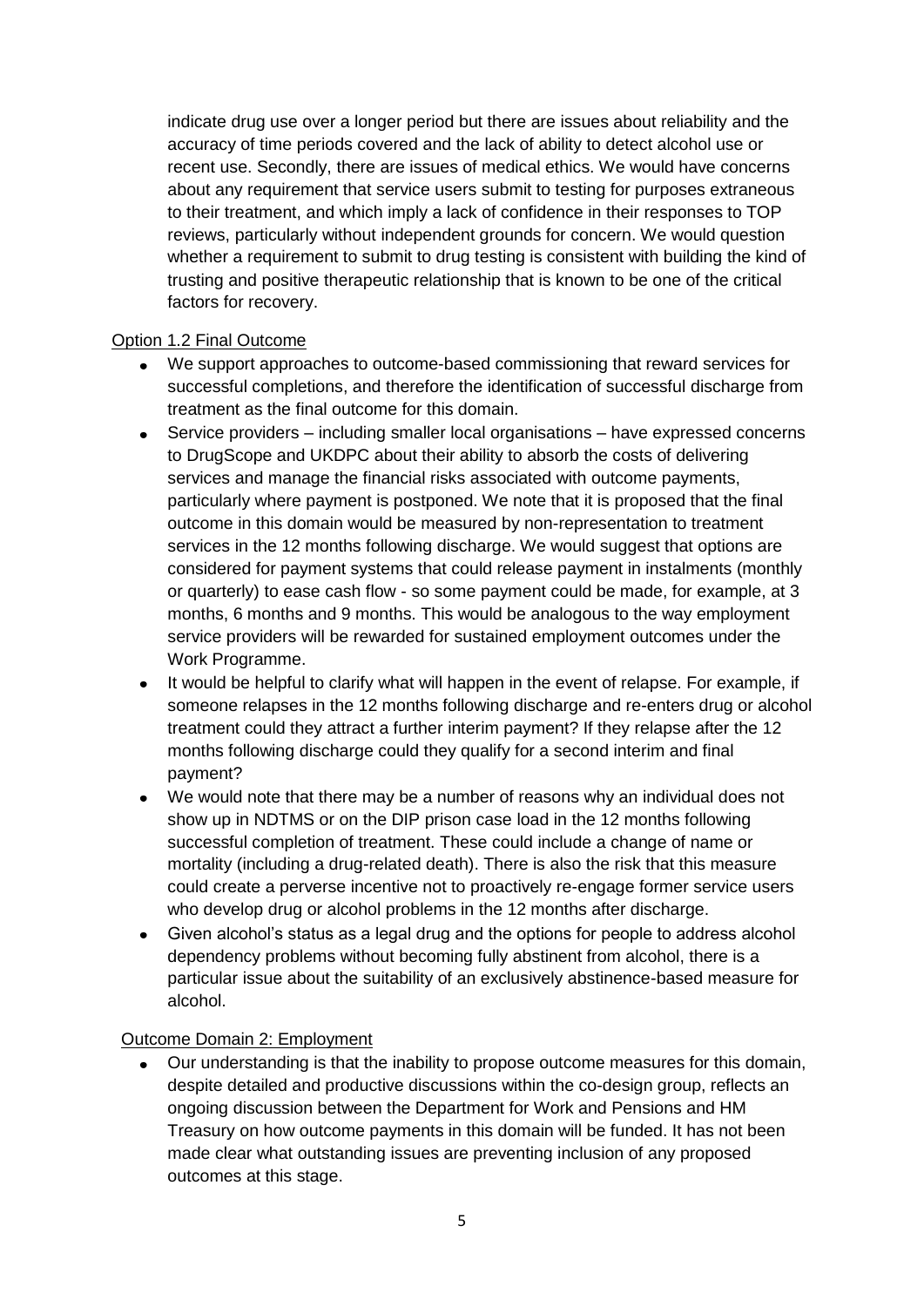- A key issue is how the Drug Recovery PbR pilots interact with the DWP"s Work Programme. If service users in the Drug Recovery PbR programme have access to the Work Programme then who will receive the payment if they are successfully moved into employment? Alternatively, if service users are denied access to the Work Programme will they therefore miss out on the sort of specialist support available through it?
- A related issue is the need for concordance between the Drug Recovery PbR pilots and the expectations of the welfare system. Many drug and alcohol treatment service users will be receiving Employment and Support Allowance, with the expectation that they will participate in "work-related activity" (assuming they are not in the ESA "support group"), and not move into employment directly. The 2010 Drug Strategy states that "where people are taking steps to address their dependence, they will be supported, and the requirements placed upon them will be appropriate to their personal circumstances and will provide them with the necessary time and space to focus on their recovery'. This recognises that for clients in the early stages of recovery a premature focus on employment could be unrealistic and destabilising. Incentivising services to move these clients directly into employment through Drug Recovery PbR would not be helpful, or consistent with the welfare system.
- A further consideration is that drug and alcohol services will have a significant but  $\bullet$ restricted impact on employment outcomes for their clients, which will depend on a range of other factors, including local availability of employment.
- $\bullet$ DrugScope and the UKDPC would not object in principle to the final employment outcome of moving people into work being "owned" by the Work Programme (as long as recovery service providers are rewarded for any contribution they make). However, we have concerns that this client group could be neglected by Work Programme providers. We would strongly support the inclusion of interim outcomes within the Drug Recovery PbR pilots, incentivising treatment providers to work with service users to facilitate entry or re-entry into work in the longer term. These could include evidence of progress in building social skills and self esteem, participation in training and education, involvement in volunteering and/or work placement - and perhaps entry into the Work Programme, so long at this doesn"t incentivise services to push people towards full-time employment prematurely.
- One option would be for responsibility for employment outcomes to transfer to the Work Programme after an initial 12 month period, providing the flexibility for benefit claimants entering drug treatment that was proposed in the 2010 Drug Strategy. Of course, some drug treatment service users will wish to enter employment during this "initial" period. We would suggest that this process is best managed through adaptation of the welfare system and not the Drug Recovery PbR process. Rewarding services for moving clients into employment in this early phase of treatment engagement would create perverse incentives to push people into mainstream jobs prematurely. In addition, the extent to which access to employment is dependent on factors over which drug and alcohol treatment services have limited (if any) control raises questions about the fairness of payments for employment outcomes.
- We would add that we also have some concerns about the current state of readiness of the Work Programme to provide specialist support for people with drug and alcohol problems, following the decision to decommission Progress2Work and to discontinue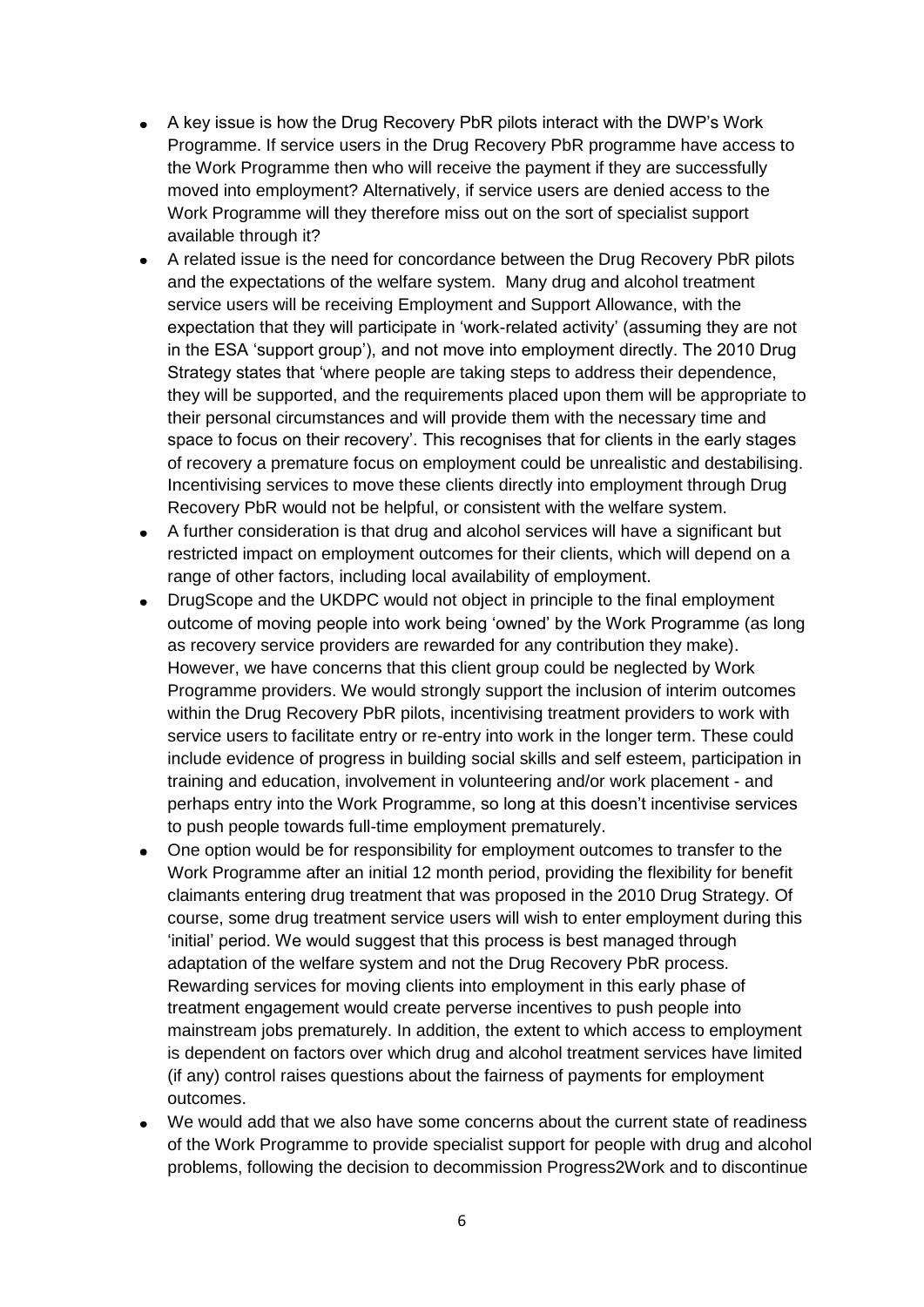Drug Co-ordinator roles within JobCentre Plus. DrugScope members report little or no contact with "prime providers" of the Work Programme – even, in some cases, where members have been explicitly identified in the "supply chains" set out by the prime providers in their tender applications to the DWP.

## Outcome Domain 3: Offending

- DrugScope and the UKDPC support the inclusion of this outcome domain. There is  $\bullet$ clear evidence that a minority of problem drug users are responsible for a high volume of often low level acquisitive crime to support their dependency, and that this has a negative impact on families, neighbourhoods and communities. If local communities are to support investment in drug services they will want to see an impact on offending, and there is strong evidence that drug treatment does reduce offending.
- While individual measures of offending are more in keeping with the personalised nature of recovery-oriented service provision there are a host of issues with the use of an individual measure, including the perverse incentive for a provider to cease working with an individual who has been charged with an offence (noted in footnote 2) and the fact that people may be charged with offences that occurred some time previously.
- As noted in the "Comment" section, evidence suggests that engaging with a treatment provider will in itself produce a reduction in offending behaviour (particularly given that clients will tend to engage with services at a crisis point when they are motivated to change and/or through the criminal justice system). There is a risk of paying for outcomes that would occur anyway.
- Neither is it clear how this problem could be satisfactorily resolved by "starting the clock at different times in the offending domain", as suggested in the "Comments". One option might be to measure changes in offending and re-offending beginning after a period of time has elapsed to allow for the initial impact of treatment engagement. But how would the time period be determined? And what would be the approach, for example, if there was some increase in offending following this initial period of contact (where motivation might be at its highest), but it remains substantially below the rate of offending before entry into treatment?
- We understand that it was originally intended to include payments for "continued nonoffending" in this domain, to incentivise work with service users with no history of offending. We agree that this would result in a significant volume of "deadweight" payment. However, there is a concern that there will be less incentive for providers to engage with clients where there is no prospect of an outcome payment around offending.
- Footnote 1 suggests that there could be incremental payments for improvements  $\bullet$ above the threshold level for triggering an initial payment, but that a cap would need to be applied "determined by local affordability". There is a question about the incentive to continue to work on this outcome once this cap has been reached (although, presumably, the service provider would have limited awareness of this). There is also the possibility that the cap will vary significantly between localities.
- Footnote 3 states that the intention is that all "proven offences" will be relevant for this  $\bullet$ domain, and not only drug or alcohol-related offences. We would question the legitimacy of making payment to treatment providers partially dependent on behaviour that is recognised to be unrelated to drug or alcohol issues (for example,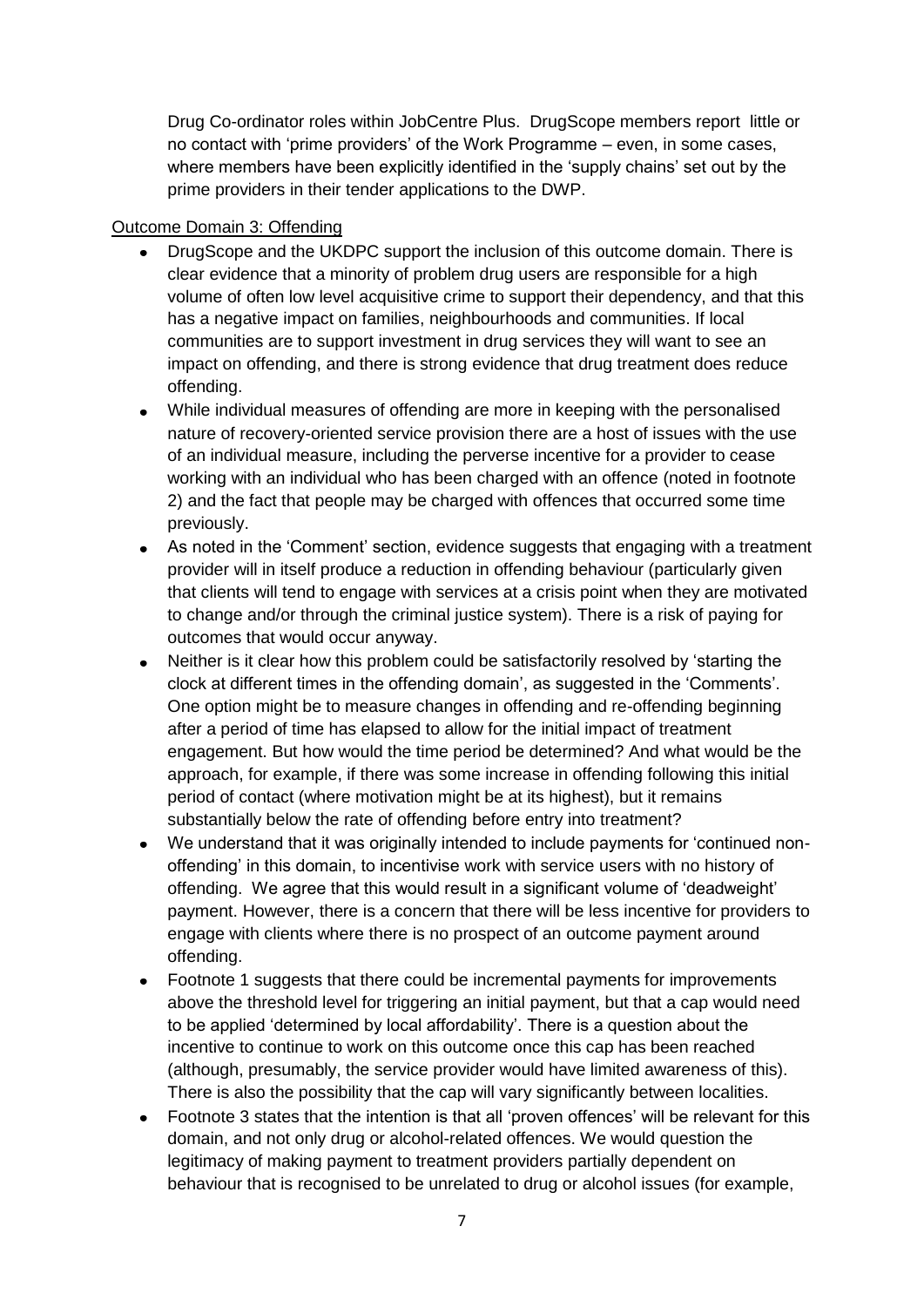many motoring offences). An alternative would be to focus on drug and alcoholrelated offences, perhaps basing these on the list of 'trigger offences' identified as part of the Drug Interventions Programme (DIP).

- We agree that it would be helpful to make provision for 'resetting the clock' where offence(s) are committed which disqualify providers from any payment within this domain. This will help address the problem of perverse incentive (as there will continue to be an incentive to work with someone who have offended if the clock is subsequently reset), and could apply equally to the interim measure (which appears to comprise the first half of the relevant time period for the final outcome measure<sup>3</sup>).
- As previously noted, service providers are concerned about their capacity to absorb the costs of delivering services and manage the financial risks associated with outcome payments, particularly where payment is postponed. We note that the minimum data lag for the final offending measure would be 34 months with a "cohort" approach and 22 months with an individual approach. It is helpful that footnote 9 suggests that there are options to shorten the "follow up" period in the time lag, with a "minimum lag of 10 months to allow for court convictions and data updates". Again, we would suggest that options are considered for payment systems that could release payment in instalments (monthly or quarterly) to ease cash flow - so some payment could be made, for example, at 3 months, 6 months and 9 months.
- It is clear that, although apparently robust offending measures can be constructed for  $\bullet$ use in the payment by results process, we know almost nothing about how they will operate in this context and there is significant potential for perverse incentives and gaming so caution is required in loading too much payment onto this domain.

Outcome Domain 4: Health and Wellbeing

**.** 

- DrugScope and the UKDPC strongly support the inclusion of a Health and Well-Being domain.
- We welcome the recognition of the importance of public health interventions that can save lives (cessation of injecting and Hepatitis B vaccination). We would, however, urge consideration of how health improvement measures could be expanded and developed to apply to a wider cohort of users of drug and alcohol services. Currently, they are primarily concerned with injecting drug users, although recent statistics suggest falls in injecting and significant increases in people entering treatment with other patterns of drug use (for example, growing numbers of young adults using cocaine). It is important that a payment by results approach incentivises appropriate health promotion work with these service users.
- We welcome the inclusion of a housing outcome, which is in our view essential given the importance of appropriate accommodation for the process of recovery. However, in view of its critical importance for recovery, we were disappointed that access to housing does not comprise a separate domain in its own right, as we understand was

 $3$  The initial outcome for offending is based on offending over  $a$  6 month period from the point a commencing a recovery intervention from a provider. The final outcome is based on a 12 month period from the point of commencing a recovery intervention from a provider. This suggests that the first six month period qualifies the provider for the interim outcome payment and (conditional upon what happens in the second six month period) half of the final outcome payment. It might be clearer to specify the final outcome as dependent on offending behaviour in "the six months following the initial period". Where an offence is committed in the first six months, this could result in "resetting the clock" for the interim outcome.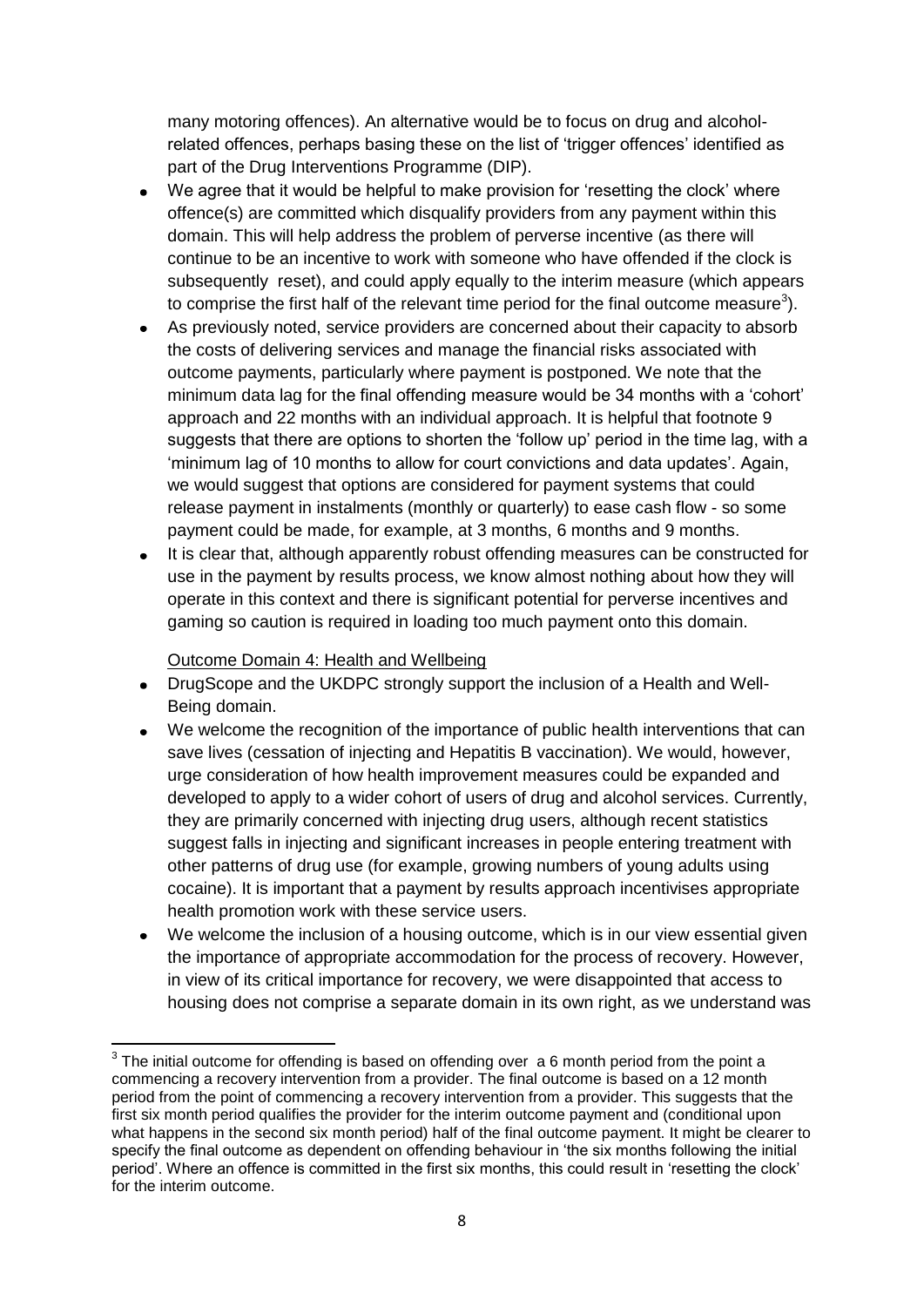originally proposed and intended. The 2010 Drug Strategy stated that "failure to provide housing for those with drug or alcohol dependence can have a range of negative consequences for local communities', and 'it is therefore vital that communities recognise the importance of providing accommodation". The issue of accommodation and housing has recently been discussed at the Inter-Ministerial Group on Drugs which considered a paper from the Recovery Partnership.

- We are concerned, however, that the proposed housing measure should not allow a payment where drug and alcohol service clients are inappropriately or inadequately housed. This could create an incentive to move service users into poor accommodation, and even contribute to the problems of "hidden homelessness". The TOPs form asks whether the client has an "acute housing problem" or is "at risk of eviction". The TOP definition of an "acute housing problem" would exclude, for example, people in 'temporary accommodation (up to six months) *including* staying with friends or family as a guest...' [emphasis added]. The definition also excludes people as being in housing need if they are squatting (we note that the Government is proposing to make squatting a criminal offence). We would like to see an outcome measure for housing that was consistent with the aim of supporting and sustaining recovery, with a focus on access to safe, secure and appropriate accommodation. While recognising there would be practical difficulties in operationalising such a measure, we do not see why these need be insurmountable, particularly given that housing is critical for other recovery outcomes (including employment).
- As with employment, we would note that the ability of drug and alcohol services to  $\bullet$ access suitable housing depends on a range of local factors that are largely outside their control. In a recent on-line survey conducted by DrugScope on behalf of the Recovery Partnership, 47 per cent of respondents said that "safe, secure and appropriate accommodation" was "difficult to access" for their clients in their local area, and a further 42 per cent that it was 'very difficult to access'. Sixty two per cent of respondents expected appropriate accommodation to be less accessible over the next 12 months.
- DrugScope and the UKDPC are broadly supportive of the inclusion of a general health and well-being measure, while appreciating some of the difficulties that are highlighted in the "comments" section. It is not obvious, however, why the co-design group believes it would be necessary to establish "a functional norm … that would indicate a client has reached a "happy" outcome' or that 'a threshold would need to be identified". An alternative would be a comparative measure of improvement over time with the baseline established by the TOP scores of the individual service user on entry into treatment (or at some other initial point) – which could legitimately vary between individuals. Payments could then be triggered depending on improvements from this baseline. We would note that it has never been suggested that the usefulness of this measure within the existing TOP process requires the identification of "a functional norm for … a "happy" outcome".
- The fact that service users progressing through treatment may feel worse before they  $\bullet$ feel better as noted in the Comments is a problem for this kind of measure. It is not clear how this could be resolved, but it is perhaps no different in principle from the similar issues around offending outcomes, where initial contact with treatment services produces a fall in offending. Further consideration could be given to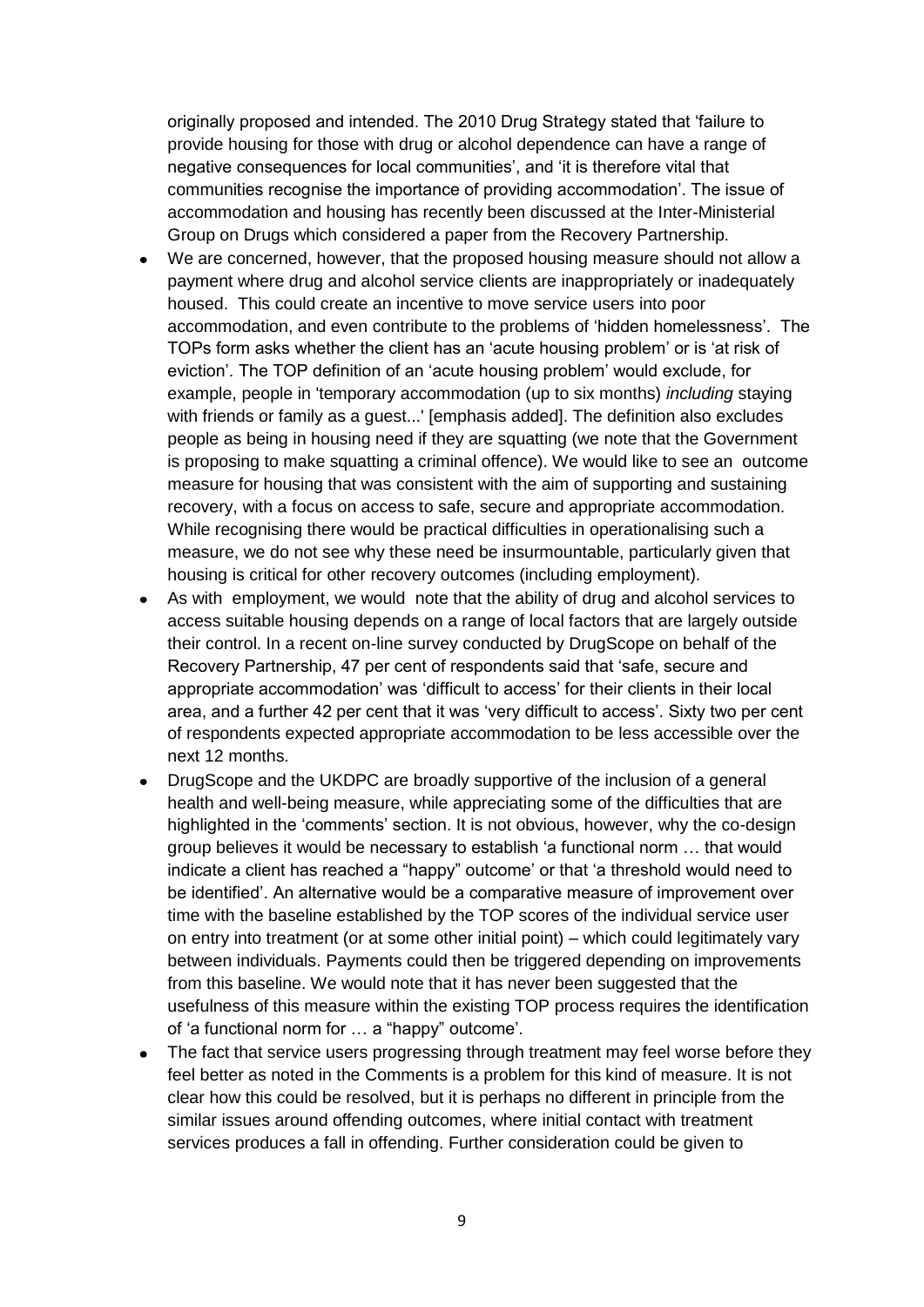alternative ways of "setting the clock" and establishing a sufficiently robust deadline to enable a general health and well-being measure to be operationalised.

- We would also acknowledge again the potential tension between the use of TOP as a clinical and diagnostic tool in working with service users and as an independent measure being used to assess and reward the performance of service providers.
- One merit of a general measure of this kind is that it incentivises service providers to work on a range of health and wellbeing issues that are not captured by the other indicators, but are known to be profoundly important for recovery, such as rebuilding family relationships and access to community resources (e.g., opportunities to participate in local recovery communities).

# **Comments on options that were considered but not recommended**

# Outcome Domain 1: Free from drug(s) of dependence

- This proposed option would have allowed an initial (but lesser) payment for service  $\bullet$ users who significantly reduced their drug or alcohol consumption without achieving abstinence from "all presenting substances". We would be supportive of this approach in principle, and there is no indication or discussion in the consultation document of the grounds on which it was rejected by the co-design group.
- Again, we would note that alcohol is a special case, given it is a legal substance, and there is no general requirement or expectation that people should abstain from using it. While we recognise that abstinence might be the most effective approach for many people with serious alcohol dependency, it is not the only approach for everyone seeking treatment for an alcohol problem. Setting up the outcome payments in this way effectively privileges abstinence-based treatment for all service users with an alcohol problem.

#### Outcome Domain 2: Employment

- We support the rejection of this option. It is unclear why abstinence from drugs and alcohol would even be proposed as a measure for the employment outcome.
- We would urge the development of an interim employment outcome with a focus on "work related activities". These could include building soft skills and self-esteem, addressing barriers to employment (such as health problems and access to housing) and training, volunteering and work placement.

Outcome Domain 4: Health and well-being - We have no comment on this proposal.

# **Some general points**

• The current outcome domains will disproportionately reward successful engagement with drug and alcohol treatment service users with a particular profile – for example, there will be less potential to receive payments for clients with no history of offending or who are not injecting drug users. There would, for example, be limited incentives to work with a client with an alcohol, cannabis or cocaine problem who had no history of offending, was in employment or education and had adequate housing. It would be useful to "proof" the proposed outcome framework to ensure that it will incentivise a balanced engagement with the range of people who can benefit from drug and alcohol treatment. There is a particular concern about the appropriateness of the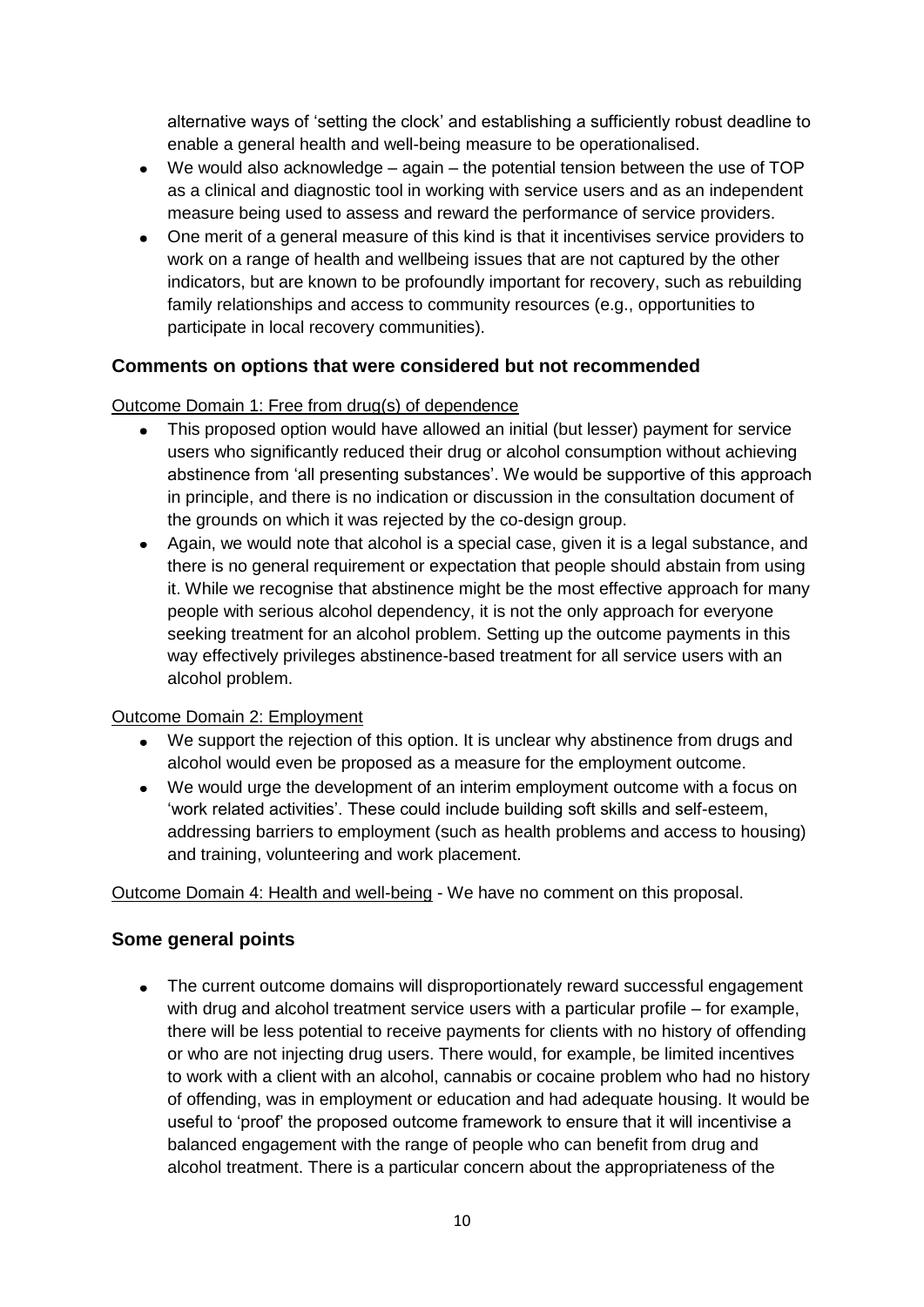outcome framework for alcohol treatment (for example, must alcohol treatment invariably be abstinence-based?)

- Conversely, it is not clear that this outcome framework fully addresses the well- $\bullet$ known concerns about "perverse incentives" that could lead services to focus on working with clients who are most likely to achieve the outcomes, potentially neglecting some of those with the most serious dependency problems. We welcome the recognition of this issue in the discussion of the offending measures for outcome domain 3 and the inclusion of health improvement measures in domain 4 that will incentivise and reward services for working effectively with clients who may not be ready to move towards abstinence in the shorter term. However, there still appears to be only limited incentive to engage with many clients who may (for example) be unlikely to achieve abstinence in the shorter term or to move into work.
- We have highlighted a general concern about balancing the use of tools like the TOP for clinical and therapeutic purposes and as a tool for measuring and verifying outcomes that will release financial payments to services. This is an issue that merits further consideration.
- The case for payment by results has appealed to the role of a market in driving improvements in service delivery and outcomes. There is a concern that the time lags before some of the payments for these outcomes are received will discourage many independent providers from the voluntary and community sector from entering these markets. We would welcome further thought on how incremental payment schedules could be developed given the time scales for verification of these outcomes to help smaller organisations to manage cash flow and business risks. There is growing evidence from other sectors that in this period of austerity there is a move to more joint commissioning resulting in fewer, bigger contracts which also perhaps favour bigger private sector contractors as prime providers, which if it also occurs in the drug sector will add to the pressures on smaller local providers.
- There is little indication of what role service users could play in determining outcomes for Drug Recovery PbR. The 2010 Drug Strategy described "recovery" as an "individual person-centered journey" with "the individual at the heart of any recovery system" - and the creation of a more market orientated approach depends on empowering the "customers" of services. The PbR outcomes are being determined independently of a process of recovery planning involving individual service users (and potentially family, carers and partners). It would be helpful to specify how these will interact in practice. What will incentivise services to take proper account of the outcomes that are identified by service users in recovery plans, and may be critical to engaging them and motivating recovery?
- $\bullet$ It is a concern that there are no outcomes that will support and incentivise services to work more effectively to support families and to work with other local services to support children (including child protection and safeguarding). We support the case made by Adfam in their response to this consultation.

Whatever outcome definitions are chosen it is essential that consideration is given to any potential negative unintended consequences that could arise from their adoption (e.g., creaming, parking, over-performance in some areas, skewed provision, increased death rates and other adverse health outcomes) and diagnostic measures identified that will pick these up at as early a stage as possible. While this will probably form part of the evaluation,